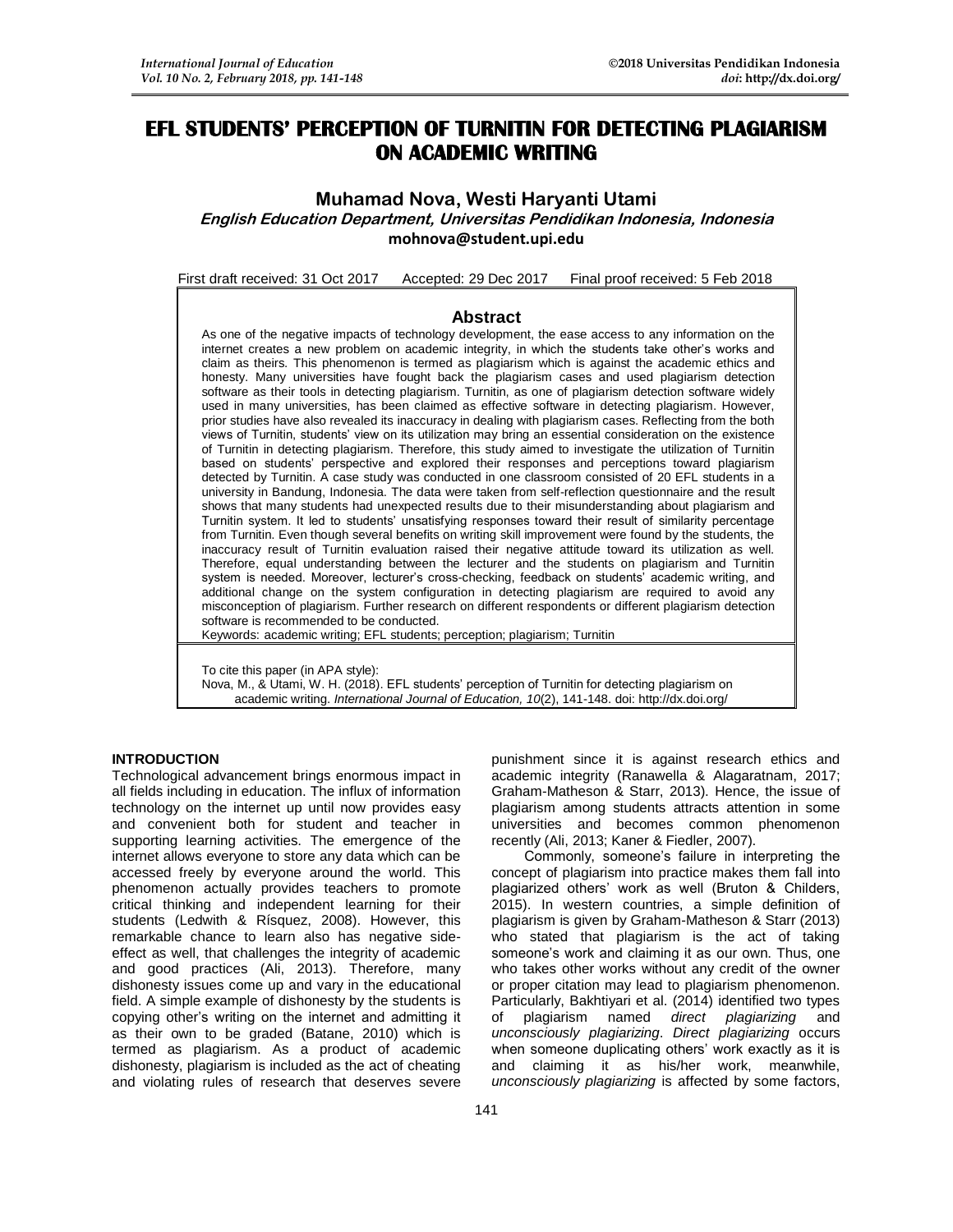including incited ideas and concepts, many authors, accidental similarity, fixed definitions, text recycling, self-plagiarism and metadata (Bakhtiyari et al., 2014). In line with unconsciously plagiarizing occurred, Nisha, Senthil and Bushan (2015) identified four current situations when someone may fall into unconsciously plagiarizing; accidental duplication without citing the sources, failure in constructing idea, inability in taking notes and citing sources correctly, and idea duplication and combination.

Since it deals with academic integrity, affecting both students and university, it is very crucial to fight plagiarism where an individual student needs to be imparted from this unethical behavior and university needs to keep its integrity and its quality of products as well (Batane, 2010). Regardless, many efforts have to be made to deal with plagiarism not only from the teachers but also from university authorities by providing regulation and solution as responsibility in the educational field. The teachers have to make sure their students aware of the plagiarism issues by introducing the acts that categorized as plagiarism and how to avoid it by teaching them to use paraphrase, quotation marks and provide citing sources since it is necessary skill in academic writing (Nisha, Senthil & Bhushan, 2015; Jones, 2008; Ledwith & Rísquez, 2008).

In this technology era, anti-plagiarism software is viewed as one of the solutions to fight plagiarism (Ranawella & Alagaratnam, 2017) which is not only a quick way to detect or even stop plagiarism and cheating, but also could be a tool for teachers to provide positive educational approach to academic honesty (Ledwith & Rísquez, 2008). However, there are also contradicts view that believes this kind of software could be a threat to trust issues and affects students and teachers relationship (Ali, 2013), but the use of plagiarism detection software can be very useful as long as it is operated in a proper way to educate the students in avoiding plagiarism and promoting academic honesty and integrity (Bensal, Miraflores, & Tan, 2013). Therefore, the institution or university needs to regulate their criteria of plagiarism that match the mechanism of the software.

One of the most popular plagiarism detection software used is Turnitin. According to Scaife (in Goh, 2013), Turnitin is used in more than 80 countries with 10 million users. Generally, the mechanism of Turnitin is analyzing the originality of paper submitted from electronic sources in which the database comes from text stored digitally on the Internet (Hamilton & Richardson, 2008; Bretag & Carapiet, 2007). The comparison of paper on Turnitin is among the previous paper submitted to this program, including the materials found on the internet, both commercial and academic database, and online journals (Goh, 2013; Kaner & Fiedler, 2007). Thus, some scholars considered Turnitin as a powerful tool to help students in avoiding and minimizing plagiarism (Bensal, Miraflores, & Tan, 2013; Graham-Matheson & Starr, 2013; Hamilton & Richardson, 2008) and by showing the similarity percentage, it also improves students' writing since their awareness of plagiarism increased (Batane, 2010; Crisp, 2007).

On the other hand, there are also many negative views that claimed Turnitin weaknesses in many ways as plagiarism detection. Turnitin cannot be relied on completely as plagiarism detector since there are so many works that have not been published or submitted on the internet in form of books, journals, magazines, and conference papers that can be plagiarized (Goh, 2013). Turnitin can also make inaccurate reports of plagiarism since it is only showing the originality without differentiating the intentional plagiarism and similarity of wording including quotations, citations, famous names, reference pages, common phrases, figures of speech, simply coincidences and actually correctly cited references (Ali, 2013; Jones, 2008). One study has been conducted by Oghigian, Rayner, and Chujo (2015) in Japan and it carried out that the result of Turnitin evaluation brought an inadequate detection of actual plagiarism, where it was found 99% of university students' writings have similar matching with Turnitin database, meanwhile, after setting up the configuration and eliminating false plagiarism, only 29% of these papers were categorized having actual plagiarism. Thus, the unspecific configuration on the Turnitin evaluation setting can result in inaccurate reports on students' writing. Consequently, it creates confusion concepts between originality and plagiarism in writing (Dahl, 2007) and turns the students to be more concern in avoiding the high percentage of similarity rather than maintaining the writing in line with academic honesty (Bensal, Miraflores, & Tan, 2013). Moreover, attitudes conflict among students also rises up on this software utilization since the misuse of plagiarism detection software as a tool for detecting plagiarism and giving punishment are not in line with its original main purpose which is educating the students on how to avoid plagiarism (Bensal, Miraflores, & Tan, 2013). As the result, a mutual distrust between the students with their lecturer was also risen up and the students may feel sensitive to the lack of trust (Ali, 2013).

Reflecting up from the both side effects of having Turnitin as a plagiarism detection software to fight plagiarism, students' view on its utilization may bring an essential consideration on the existence of Turnitin in detecting plagiarism in higher education. Their view on its implementation may affect their learning attitudes and learning improvement in avoiding plagiarism. Since there has no study yet on the students' perception regarding the use of this software as plagiarism detector in Indonesia, this study focuses on taking students of higher education views toward the use of Turnitin for detecting plagiarism on their academic writing.

## **METHODS**

A case study was conducted to investigate the EFL university students' responses and perception on the use of Turnitin for detecting plagiarism on their academic writing. In conducting this study, one class consisting of 20 EFL students in one university in Bandung, Indonesia was chosen to be the setting of the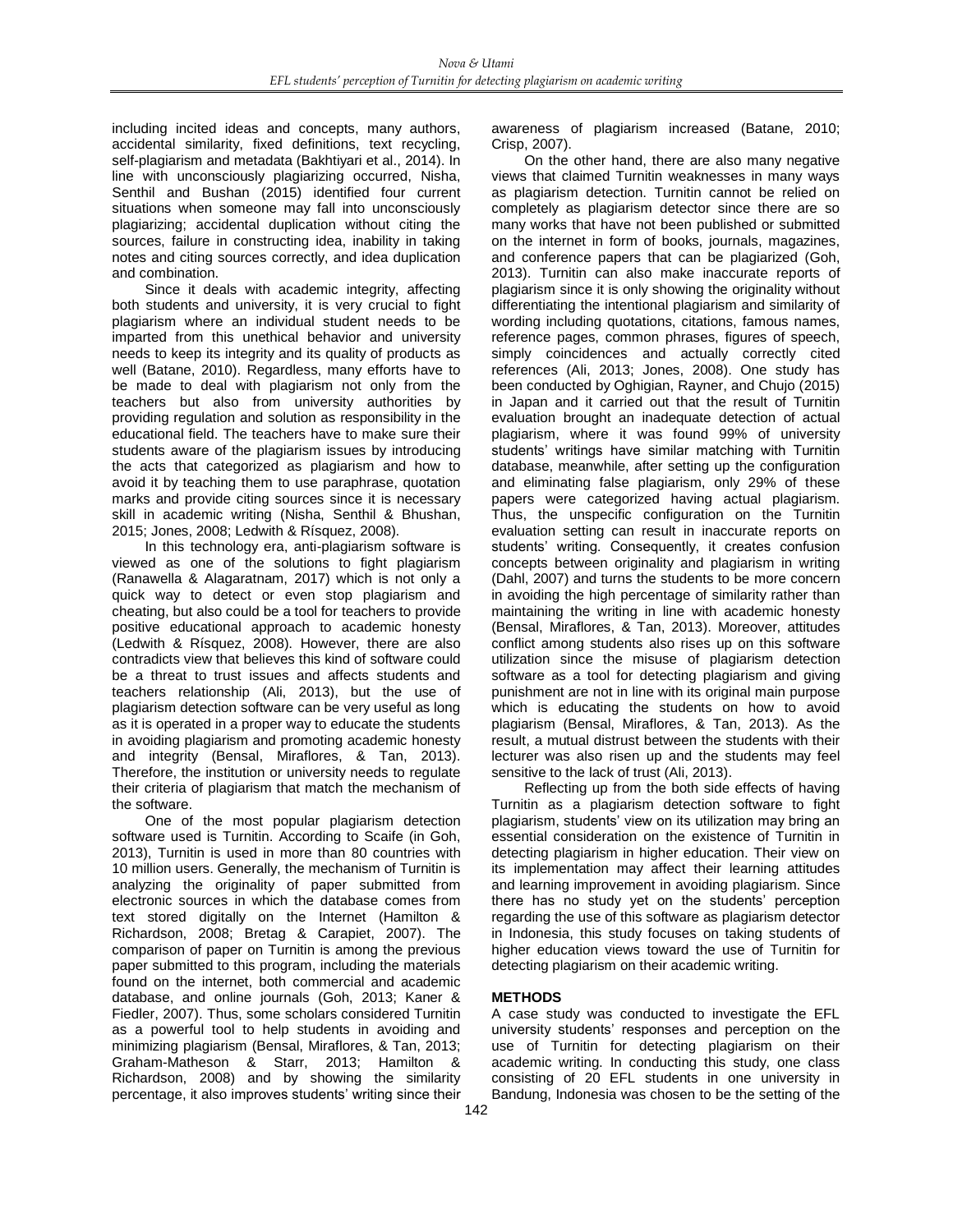study. They were purposively chosen since they belonged to the same class. They consisted of seven male students (35%) and thirteen female students (65%). The students were the first-time Turnitin users in which they did not have any previous experience on using Turnitin and did not have any specific training on the use of Turnitin before. They only received a simple guide on how to submit their academic writing on Turnitin and how to see the result of Turnitin similarity percentage evaluation. In this study, the topic of academic writing assigned was a research proposal.

Regarding the data collection, these students' responses and perception were collected through a selfreflection questionnaire survey which allows the students to write their own comments and opinion on the use of Turnitin for detecting plagiarism on their academic writing. The items on the questionnaire were open-ended questions in order to gather deeper answer and perceptions of every student. The questionnaire was divided into two parts. The first one was about the general information of the students which is their gender. The second part consisted of three questions related to the use of Turnitin. Approximate time to complete this questionnaire was about 10 minutes. This self-reflection questionnaire survey was given after receiving their result in form of similarity percentage.

In the light of the procedure of conducting the study, firstly, the students were assigned to write a research proposal with the due date was two weeks. The submission through Turnitin was also informed to these students when the task assigned. Then, after submitting the research proposal on Turnitin, the students were informed about their result of Turnitin evaluation on the percentages of similarity. The students were given the full-access to look at the Turnitin evaluation result, including the percentages, the part of their writing which was indicated as plagiarism, and the related sources of plagiarism indication. After viewing the results, these students' were required to write down their comments and opinion on the result of plagiarism detection by Turnitin program in a selfreflection questionnaire survey. Moreover, a general perception on the usage of Turnitin was also recorded through this self-reflection questionnaire survey.

After collecting these students' comments and opinions on the use of Turnitin for detecting plagiarism on their academic writing, their responses and perceptions were classified into two categories, positive and negative. The data obtained was analyzed descriptively in form of narration and the interpretation of their perceptions was created and was justified with the related theory and previous studies. Moreover, a narration on their responses and perceptions were displayed on findings and discussion sections.

#### **FINDINGS AND DISCUSSIONS**

In line with the research objectives mentioned above, the students' view on the utilization of Turnitin as a plagiarism detection software was divided into two section; first, their responses toward the plagiarism phenomenon detected by Turnitin and second, their

perception on the utilization of Turnitin in academic writing.

#### **Responses of Plagiarism and Turnitin**

Students' responses were taken after they submitted their paper and got their paper's similarity percentage result from Turnitin. These responses focused on students' expectation regarding the plagiarism found on their papers. Basically, the students' responses after receiving their similarity percentage from Turnitin were varied; there were those who convinced that their paper's similarity percentage was not in line with their expectation, but there were also some other students who already expected their result.

Some students were really assured that they did not do any activity related to plagiarism. They also did some possible ways to avoid plagiarism on their paper for example by checking to another plagiarism checker website, paraphrase the theories cited, and constructed their sentences with their own ideas. However, the result of similarity percentage from Turnitin was really surprised them. They did not expect that they got quite high of similarity percentage. It occurred due to the misunderstanding concept that the overall similarity percentage was not the actual percentage of plagiarism. In line with the study conducted by Ali (2013) which claimed that the percentage of similarity from Turnitin did not reflect the plagiarism done by the students, and thus, in order to decide whether a paper contained plagiarism or not, it needed careful judgment from a human which examined the detail on similarity percentage. The responses of the students regarding their result were:

- (S.1) *Unexpected, because there are sentences that I write by myself but still categorized as plagiarism.*
- (S.2) *Of course the result I got is not in line with my expectation. I have checked the plagiarism of my paper before on another website and it turned out that there was none indicated as plagiarism. However, when it is submitted to Turnitin, the similarity percentage is high.*
- (S.7) *I am very confident that my paper has been organized well with many considerations to avoid plagiarism. Therefore I do not expect the result is quite high.*
- (S.11) *It is not the same as my expectation. Since I have tried to paraphrase the theories I used.*

Furthermore, there was one student who claimed that Turnitin was not detecting the plagiarism of the paper, but more of detecting the similarity from the sources on the internet only. She assumed that the overall similarity percentage could not be the one to be relied on as plagiarism detection, but could be a tool for helping in making decision. Every paper should be checked thoroughly from the originality report to decide whether there was plagiarism detected or not. Her comment was as follows:

(S.20) *The result is not in line with my expectation because Turnitin actually doesn't check the*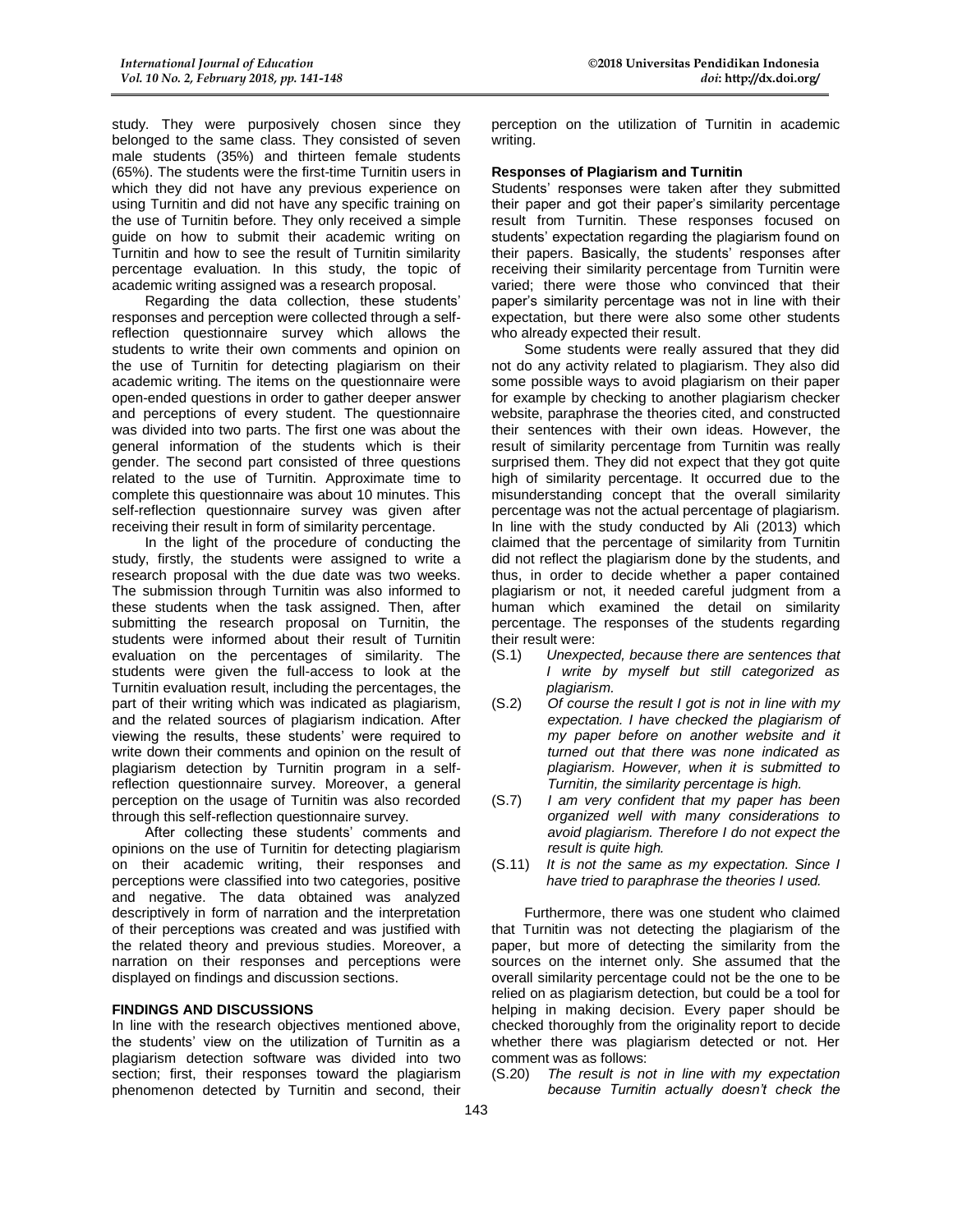*plagiarism, but only checks the similarity of the paper from sources on the internet. I think a paper is categorized as a plagiarism when high similarity percentage comes from only one source.*

The comment above supported the fact found on Ali's study (2013) that there was incomprehension of the students between the definition of plagiarism and the similarity percentage calculated from Turnitin. Therefore, even if a student got high similarity percentage did not always mean that they plagiarized others'. It must be checked from the detail of the percentage on originality report. Thus, the decision whether someone did plagiarism or not can be done carefully and fairly.

Likewise, students' dissatisfaction was worsened by the fact that Turnitin system actually detected everything similar on the internet not only the content of the paper but also little things like author's name, class' subject, references, and common terms. As a result, many students assumed the similarity of those things was categorized as serious plagiarism by Turnitin. Related to the similar study conducted by Bakhtiyari et al (2014), those little things were categorized as unconsciously plagiarism. As stated from their study, there were factors affected unconsciously plagiarism such as accidental similarity, fixed definitions, text recycling, self-plagiarism, many authors, and metadata. Therefore, students often fell into this kind of plagiarism unintentionally. This issue was also in line with Jones' conclusion (2008) that stated Turnitin was only checking the match or similarity of the paper with any sources on the internet and could not provide exact judgment whether one was plagiarizing others' or not. Therefore, it added up the confusion about the plagiarism and similarity percentage proposed by Turnitin since the students' understanding of plagiarism was limited only to the copy-pasting activity in word application. They assumed that unconsciously plagiarism detected by Turnitin was not supposed to be included as a plagiarism activity. The students' comments regarding this issue were:

- (S.6) *I am so sure that I write my own sentences but still indicated as plagiarism. Even, my name is categorized as plagiarism as well.*
- (S.8) *I submitted a similar paper from the one I submitted for another subject, but it has not been published, so I think it is not plagiarism since I write them both by myself.*
- (S.10) *I think there are some parts that are not categorized as plagiarism but still be highlighted by Turnitin which resulted in the increased similarity percentage. For example common sentences like, "the purpose of this study is to find out…"*
- (S.15) *My paper's similarity percentage is high because the references are indicated as plagiarism.*
- (S.17) *I am confused when the questionnaire I adopt from others is categorized as plagiarism yet that is the one that I need for my research.*
- (S.19) *There are several things that make me confused, for example when we adopt table from the books, it is categorized as plagiarism by Turnitin.*

Moreover, some students who dissatisfied with their quantitative result from Turnitin admitted that they were lack of understanding about the plagiarism and how Turnitin system worked. Therefore, it might be the cause of the high percentage of similarity they got from their paper. It was related to a study conducted by Bruton & Childers (2015). They claimed that one's failure in interpreting the concept of plagiarism into practice is the one that caused them to eventually fall into plagiarized others' work. It was similar from what was happening on the participants in this study, even if it was just unconsciously plagiarism. It showed from the comment received from this study as follows:

- (S.4) *At first, I assumed that the result was not in line with my expectation since I have rechecked before submitting it. However, after I see the originality detail, maybe I still have weakness in paraphrasing.*
- (S.13) *It is not in line with my expectation. However, I admit that there is about 3% that I forgot to paraphrase.*
- (S.14) *Had I known how the Turnitin system works in identifying plagiarism, I would have written my paper more carefully. But I'm okay with the result I got.*

On the other hand, there were those who believed that what they got as similarity percentage from Turnitin was expected. They already predicted the result and it matched with their activity done during the process of writing their paper. They seemed understanding of what plagiarism means and how to avoid it during the writing process. It was similar to Nisha, Senthil and Bushan's classification (2015) who proposed four situations that make someone fall into plagiarism; accidental duplication without citing the sources, failure in constructing idea, inability in taking notes and citing sources correctly, and idea duplication and combination. Those who were aware of these kinds of situation would have avoided them by many possible ways, including some students in this present study. These students comments received regarding this issue were:

- (S.10) *My expectation is quite in line with the similarity percentage I got since the parts that I paraphrased are not indicated as plagiarism by Turnitin.*
- (S.12) *I have tried to paraphrase the theories I used on my paper. It is shown from the result that indicated as plagiarism is only the common terms/sentences found on many papers.*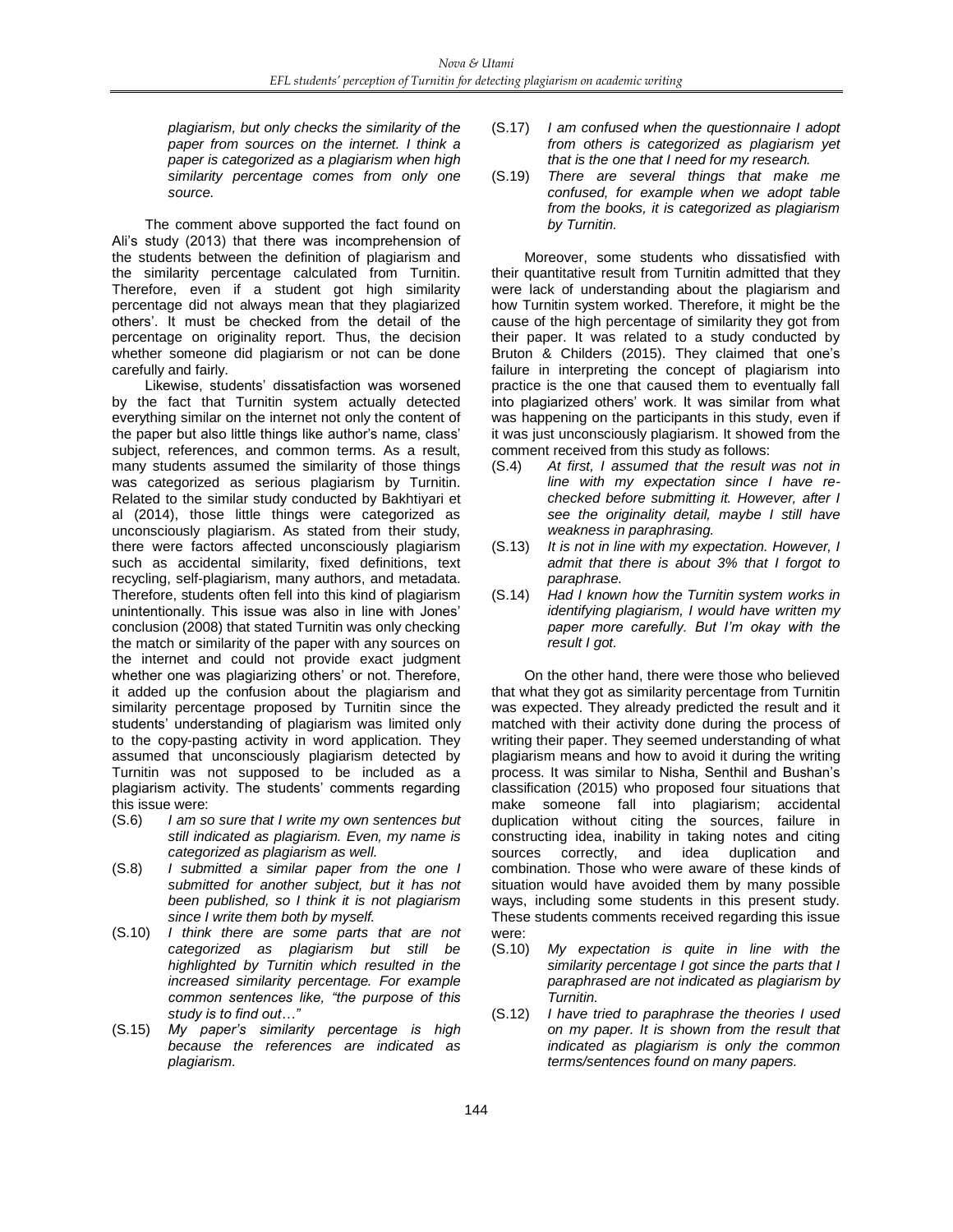Reflecting up from the students' responses regarding plagiarism and Turnitin, most of them showed the confusion between the concept of plagiarism and similarity detected by Turnitin. Most of them assumed that the overall similarity percentage was shown how much plagiarism detected on a paper and regarded as the final judgment of plagiarism detected on their paper. Therefore many students had unexpected results which led to the unsatisfying responses of the students with their result of similarity percentage from Turnitin.

#### **Perceptions of Turnitin**

In identifying the Indonesian EFL university students' attitudes toward the use of Turnitin as plagiarism detection software, a general perception on the Turnitin utilization was also received in this study. Mostly, these EFL university students perceived both positive and negative perception on the use of Turnitin in detecting plagiarism.

On the positive side, some students mentioned that Turnitin can be an effective tool for checking plagiarism on their academic writing, which is in common with Graham-Matheson and Starr's study (2013) and Hamilton and Richardson's study (2008). Specifically, in Graham-Matheson and Starr's study (2013), the students found that this software is useful and it help half of them to avoid plagiarism act, while in Hamilton and Richardson's study (2008),the students used Turnitin easily and they had a positive experience in using it as a plagiarism detector. In line with prior studies' findings, some students on this study found the effectiveness of Turnitin as a plagiarism detection tool. Some students' comments on Turnitin effectiveness received on this study were:

- (S.2) *A machine which is used to help human's work sometimes has many weaknesses that can bring some losses for the human themselves, and in my opinion, the use of Turnitin is quite effective to check the plagiarism level.*
- (S.5) *Generally, on one side, using Turnitin can help the lecturer in deciding on which paper is indicated having plagiarism or not.*
- (S.10) *It is quite helpful in checking students' academic writing.*

Moreover, obtaining skill improvement, some students also mentioned that having Turnitin can enhance their skills in writing, including creativity and critical thinking. Meanwhile, one student mentioned that it can be used as guidance in revising the academic writing. In line with Ledwith and Rísquez (2008), students' writing and referencing skill can be enhanced with Turnitin by giving the access for the students to take a look at their originality evaluation and helping them in expressing their writing. Thus, some students on this study also found the benefits of Turnitin in improving their writing skill, especially their creativity and critical thinking, and make it as their revision guidance in maintaining their writing. Their comments on their skill improvement received can be shown as follow:

- (S.14) *It is a great tool. The assignment will be done with high effort and make the author become more creative and respect to others' work.*
- (S.15) *It is very helpful to have Turnitin. It makes the students think critically in writing and pay more attention to their writing, not only copying and developing, but also making them read, conclude, and write on what they got from their reading.*
- (S.19) *Based on my perspective, Turnitin helps me to improve my writing skills so that I am not only depending on the content from book or journal that I had read, but also exploring my interpretation deeper.*
- (S.3) *It is a good application as a good guidance in revising our writing, but it does not mean that we depend mostly on the Turnitin system.*

Another student also stated that the awareness of her writing similarity was increased and two others mentioned that it makes them become more careful in writing and keeping the originality of their writing. Thus, using Turnitin can raise students' awareness in their writing and it makes them become more attentive to the originality of their writing (Ledwith & Rísquez, 2008). The students' comments written on self-reflection questionnaire were:

- (S.8) *In my opinion, it is a good program and it makes us aware of the similarity on our writing.*
- (S.17) *Good program, it makes me be more careful in citing the sources.*
- (S.18) *It is an excellent application so that I can pay attention more in keeping the originality of my writing.*

Meanwhile, another student found out that Turnitin can also be a tool for student's self-assessment. Using Turnitin as an assessment tool was also identified in Crisp's study (2007) which revealed that Turnitin was beneficial software to improve students' written work and assessment practices. Thus, Turnitin serves its another essential function as an assessment tool.

(S.20) *It is a good tool. It can be one media for selfassessment.*

Uniquely, one student also added that it can be used for honesty detection. As Ledwith and Rísquez (2008) mentioned above, anti-plagiarism software exists as a tool in promoting academic honesty and also getting the students to understand the importance of academic honesty. Therefore, the utilization of this software should not only stop the plagiarism phenomenon among the students, but also raise students' awareness on academic honesty. The students' comment on this matter was:

(S.4) *It is actually a good tool to test students' honesty.*

Even though it has received positive perception, the negative attitudes also exist in line with its utilization. Two students found that Turnitin program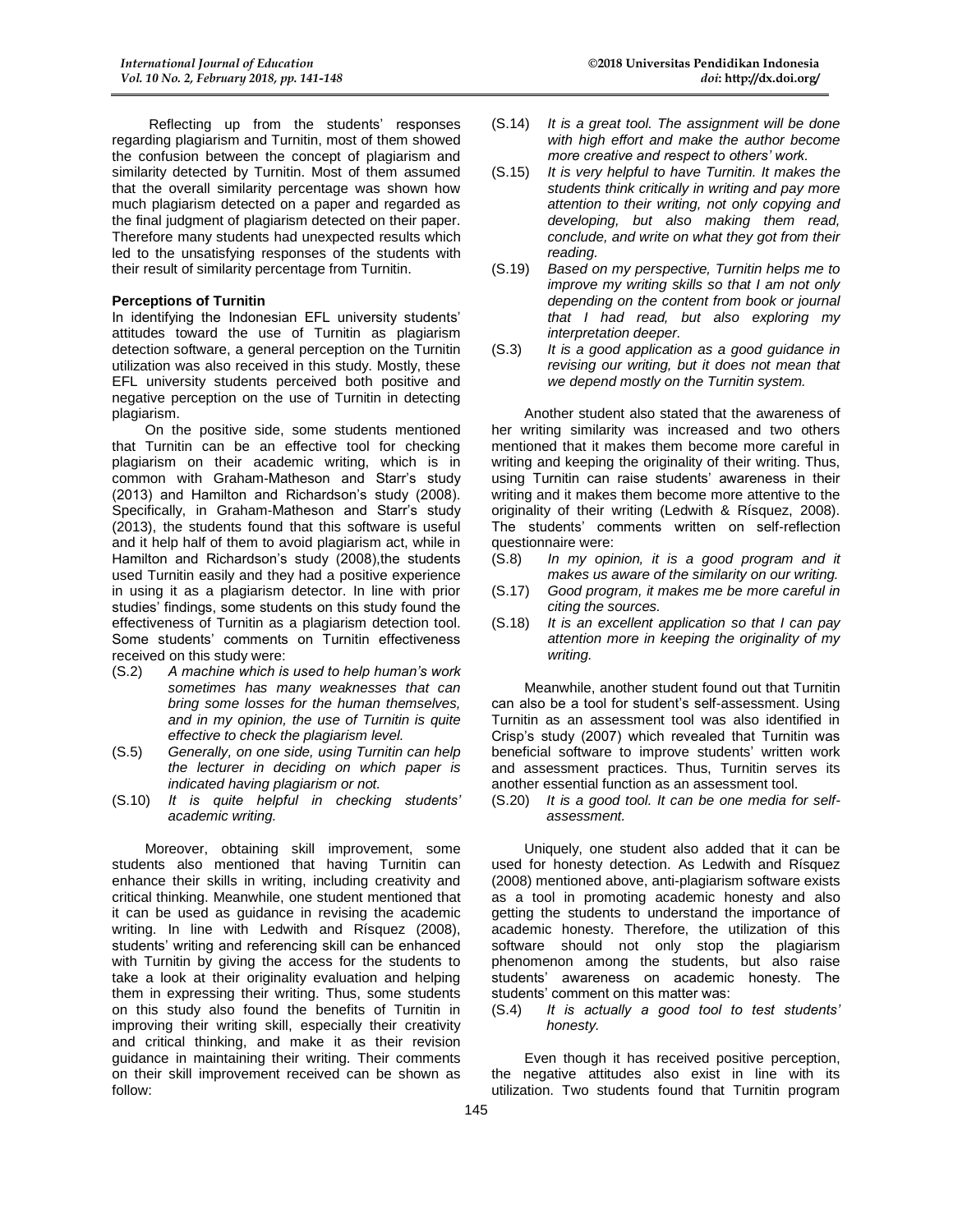made some mistakes in indicating plagiarism which leads its ineffectiveness in detecting plagiarism. These students' views are consistent with Ali's findings (2013) which carried out that this software cannot detect accurate plagiarism and result in an inaccurate evaluation in detecting plagiarism. Their comments received on this study were:

- (S.1) *Actually, it is a good application, but there are some mistakes in inputting the data of plagiarism indication.*
- (S.6) *I think it is not really effective.*

Moreover, some students suggested the lecture needs to be wise in utilizing Turnitin as one of plagiarism detector. Their suggestion is similar to other scholars' advice in having the anti-plagiarism software. Some students suggested that the lecture should read and re-check on the plagiarism and similarity indicated by Turnitin. A similar advice also was given by Jones (2008) who mentioned that lecturer has the role in reviewing the Turnitin reports in finding more accurate result on differentiating incorrect referencing and intentional plagiarism. Thus, it requires manual interpretation and careful evaluation on the students' writing conducted by the lecturer to investigate deeper plagiarism cases detected by Turnitin (Goh, 2013; Oghigian, Rayner, & Chujo, 2016). Then, in this study, students' suggestions were:

- (S.4) *Re-checking is needed to be done by the lecturer to filter the part which is indicated as a plagiarism.*
- (S.9) *The most important thing is that the lecturer must also read the content of the writing.*
- (S.11) *The lecturer has to take a look at the idea of writing and re-check which part can be indicated as a false plagiarism. It makes the lecturer work twice. Check it with Turnitin and then check it manually.*
- (S.16) *We still need human consideration. We cannot let that machine work alone since some parts are indicated as plagiarisms, but they are not.*

On the other hand, some other students also suggested for feedback and regulation on dealing with plagiarism phenomenon. A similar suggestion is also given by Graham-Matheson and Starr (2013) who stated that students' confidence can be boosted if the lecturer gives further feedback on their writing and makes them understand on how to write the correct referencing on their writing. Thus, receiving feedback can improve students' writing skill and raising their awareness on plagiarism acts. These students' suggestions on feedback and regulation were:

- (S.2) *A further regulation needs to be made from either the instructors or students to response on plagiarism acts detected by Turnitin.*
- (S.8) *Correction and clear aspects on which action that can be categorized as plagiarism need to be explained.*

(S.10) *The result of Turnitin evaluation cannot be set as the only one guidance in evaluating the students' writing.*

To reduce inaccurate result on detecting plagiarism, other students also advised that the Turnitin technical setting needs to be set up to avoid the plagiarism indication mistakes by leaving the reference list unchecked. These students advice received in this study can be seen as follow:

- (S.4) *The lecturer also needs to set the Turnitin configuration setting to avoid in checking some part, such as reference list.*
- (S.7) *It needs a specific technical setting in checking students' writing to determine common phrases or sentences.*
- (S.12) *A better progress can be reached if Turnitin can exclude the reference list in checking the plagiarism.*
- (S.13) *It would be better if the reference list, cover, and common phrases, such as "this part talked about. . ." are directly excluded from plagiarism checking because these parts were indicated as plagiarisms.*

Regarding the students' general perception on Turnitin as plagiarism detection software, several benefits were found by many students and they realized the positive impacts of the Turnitin utilization on their writing skill improvement. However, their suggestion and recommendation on how to be wise in utilizing this software needs to not be taken for granted since it can influence the result of similarity percentage and leads to inaccuracy result of Turnitin evaluation. Therefore, being wise in using Turnitin by setting up some features and configurations on Turnitin may lead its maximum function on educating the students on how to avoid plagiarism in their academic writing.

## **CONCLUSION**

The fact of the positive impacts given by the existence of technology in educational field cannot be argued. Though, as technology users, the lecturer and the students have to be wise in utilizing the tools to achieve its maximum beneficial impacts and to avoid the negative impacts on educational aspect. As one of the technology-based tools in detecting plagiarism, Turnitin has been perceived both positively and negatively by the EFL students in Indonesia. The positive perception was given on its effectiveness in raising students' awareness on writing similarity and writing originality. Besides, students' writing skill improvement, including creativity and critical thinking, is also one of its benefits in having Turnitin in checking the plagiarism on students' writing. Moreover, Turnitin can also help the students in assessing their writing and checking their academic honesty. Nevertheless, the negative attitudes existed among the students cannot also be avoided. Some mistakes in detecting plagiarism cases with Turnitin, including the inability in differentiating direct quotation, common phrase, and citation, leads this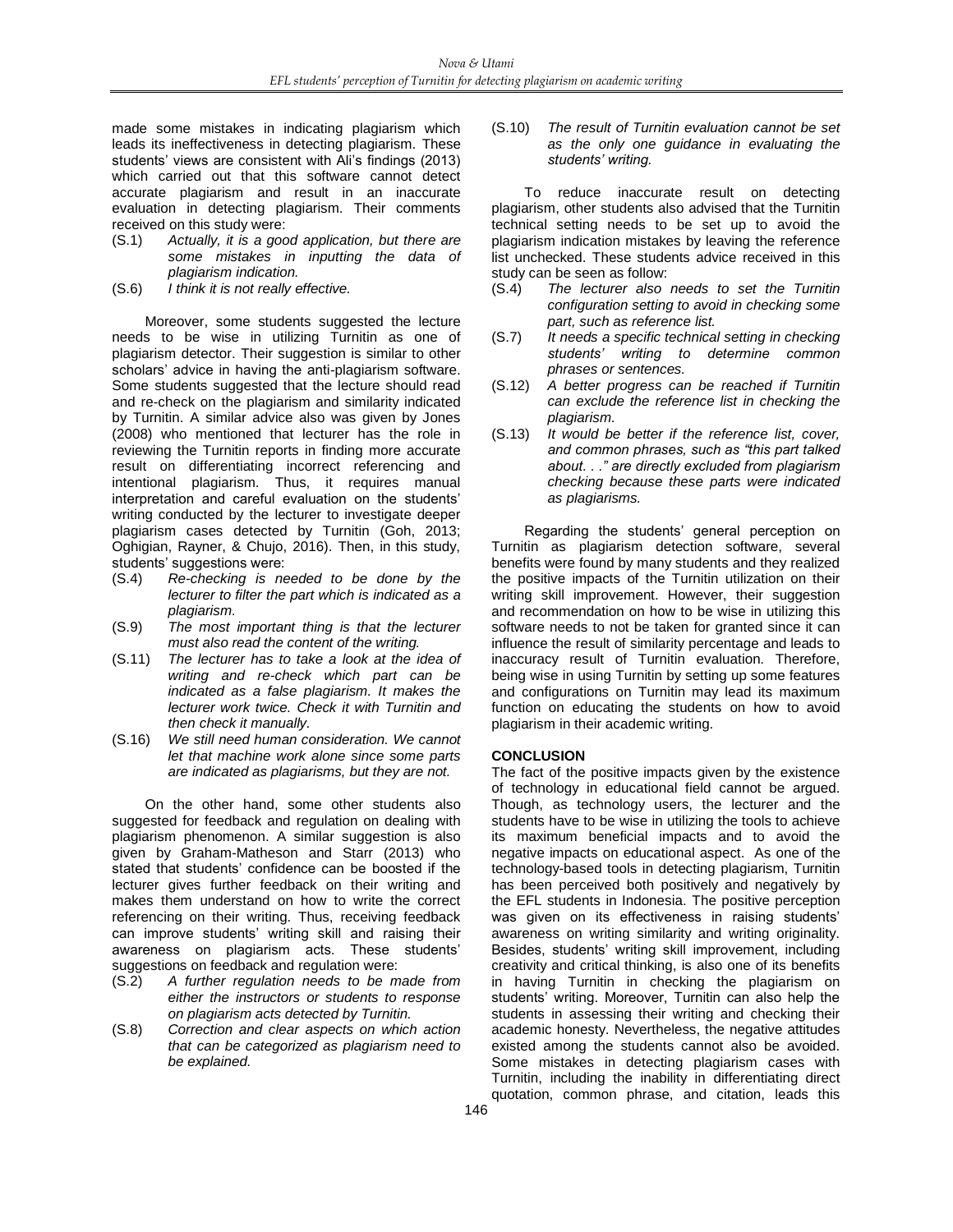software to its ineffectiveness which affected students' understanding about plagiarism. Most of the students were actually confused about the plagiarism itself and how it works on Turnitin especially the similarity percentage result.

Therefore, it is recommended for the academic staff in university, especially the lecturer to teach the students about plagiarism. It includes the definition of plagiarism, the activities regarded as plagiarism and how to avoid it. It is very crucial due to the understanding between the lecturer and the students about plagiarism must be equal. Moreover, the utilization of Turnitin should also be as clear as possible to avoid misunderstanding regarding the similarity percentage result. It is also recommended to have lecturer's cross-checking and feedback on students' writing in utilizing this plagiarism detection software to create accurate evaluation result on plagiarism phenomenon and not being dependent only on the evaluation result given by Turnitin. The detail from similarity percentage result should be examined carefully for the lecturer to come into the final decision whether a student falls into serious plagiarism activity or not. The additional change in the system configuration in detecting plagiarism on students' writing is also needed, for example by disabling bibliography checker. It can help decreasing the inaccurate result of similarity percentages. Furthermore, the scoring rubric of a paper should also include the part of Turnitin's utilization and be informed to the students. Thus, the students can write a paper that concerns on the content while ethically avoiding plagiarism at the same time.

Even though the study had carried out its result on students' perception on the utilization of Turnitin in detecting plagiarism on academic writing, this study still has some limitations which can give essential contribution toward its result. First, the number of students participated in this study still in a small number. A wider range of participant can bring a deeper explanation and a new perspective on Turnitin application. Second, as the study was conducted in Indonesia, a different result may be carried out by other researchers who conduct their research in another country. Cultural implication and the use of English as a foreign language can also give significant influence on the rate of plagiarism phenomenon in one country. Third, the technique of collecting data was limited on self-reflection questionnaire survey; meanwhile, deeper perception and attitude can be achieved through additional technique, such as interview which can strengthen students' opinion and comments. Therefore, further research on the similar investigation is recommended to be conducted to seek deeper perception on students' perception towards Turnitin or other plagiarism detection software. A further research regarding the attitude of the lecturers towards the utilization of Turnitin or other plagiarism detection software is also needed to be done. Finally, the result revealed can give a significant evaluation for a comparative study.

## **ACKNOWLEDGEMENT**

This research was supported by the funds of Indonesia Endowment Fund for Education Scholarship (LPDP), Republic of Indonesia (Grant No. 20160611087314).

### **REFERENCES**

- Ali, H. I. H. (2013). Minimizing cyber-plagiarism through Turnitin: Faculty's & students' perspectives. *International Journal of Applied Linguistics & English Literature*, *2*(2), 33-42.
- Bakhtiyari, K., Salehi, H., Embi, M. A., Shakiba, M., Zavvari, A., Shahbazi-Moghadam, M., Ebrahim, N. A., & Mohammadjafari, M. (2014). Ethical and unethical methods of plagiarism prevention in academic writing. *International Education Studies*, *7*(7), 52-62.
- Batane, T. (2010). Turning to Turnitin to fight plagiarism among university students. *Educational Technology & Society*, *13*(2), 1-12.
- Bensal, E. R., Miraflores, E. S., & Tan, N. C. C. (2013). Plagiarism: Shall we turn to Turnitin? *CALL-EJ*, *14*(2), 2-22.
- Bretag, T., & Carapiet, S. (2007). A preliminary study to identify the extent of self-plagiarism in Australian academic research. *Plagiary: Cross*‐*Disciplinary Studies in Plagiarism, Fabrication, and Falsification*, *2*(5), 1‐12.
- Bruton, S., & Childers, D. (2015). The ethics and politics of policing plagiarism: A qualitative study of faculty views on student plagiarism and Turnitin®. *Assessment & Evaluation in Higher Education*, *41*(2), 316-330.
- Crisp, G. T. (2007). Staff attitudes to dealing with plagiarism issues: Perspectives from one Australian university. *International Journal for Educational Integrity*, *3*(1), 3-15.
- Dahl, S. (2007). Turnitin®: The student perspective on using plagiarism detection software. *Active Learning in Higher Education*, *8*(2), 173-191.
- Goh, E. (2013). Plagiarism behavior among undergraduate students in hospitality and tourism education. *Journal of Teaching in Travel & Tourism*, *13*(4), 307-322.
- Graham-Matheson, L., & Starr, S. (2013). Is it cheating or learning the craft of writing? Using Turnitin to help students avoid plagiarism. *Research in Learning Technology*, *21*(2013), 1-13.
- Hamilton, M. & Richardson, J. (2008). Academic integrity compliance and education. Proceedings of *ASCILITE Melbourne 2008* (pp. 382-388).
- Jones, K. O. (2008). Practical issues for academics using the Turnitin plagiarism detection software. Proceedings of *International Conference on Computer Systems and Technologies 2008* (pp. 1- 5).
- Kaner, C. & Fiedler, R. L. (2007). A cautionary note on checking software engineering papers for plagiarism. *IEEE Transactions on Education*, *51*(2), 184-188.
- Ledwith, A., & Rísquez, A. (2008). Using anti-plagiarism software to promote academic honesty in the